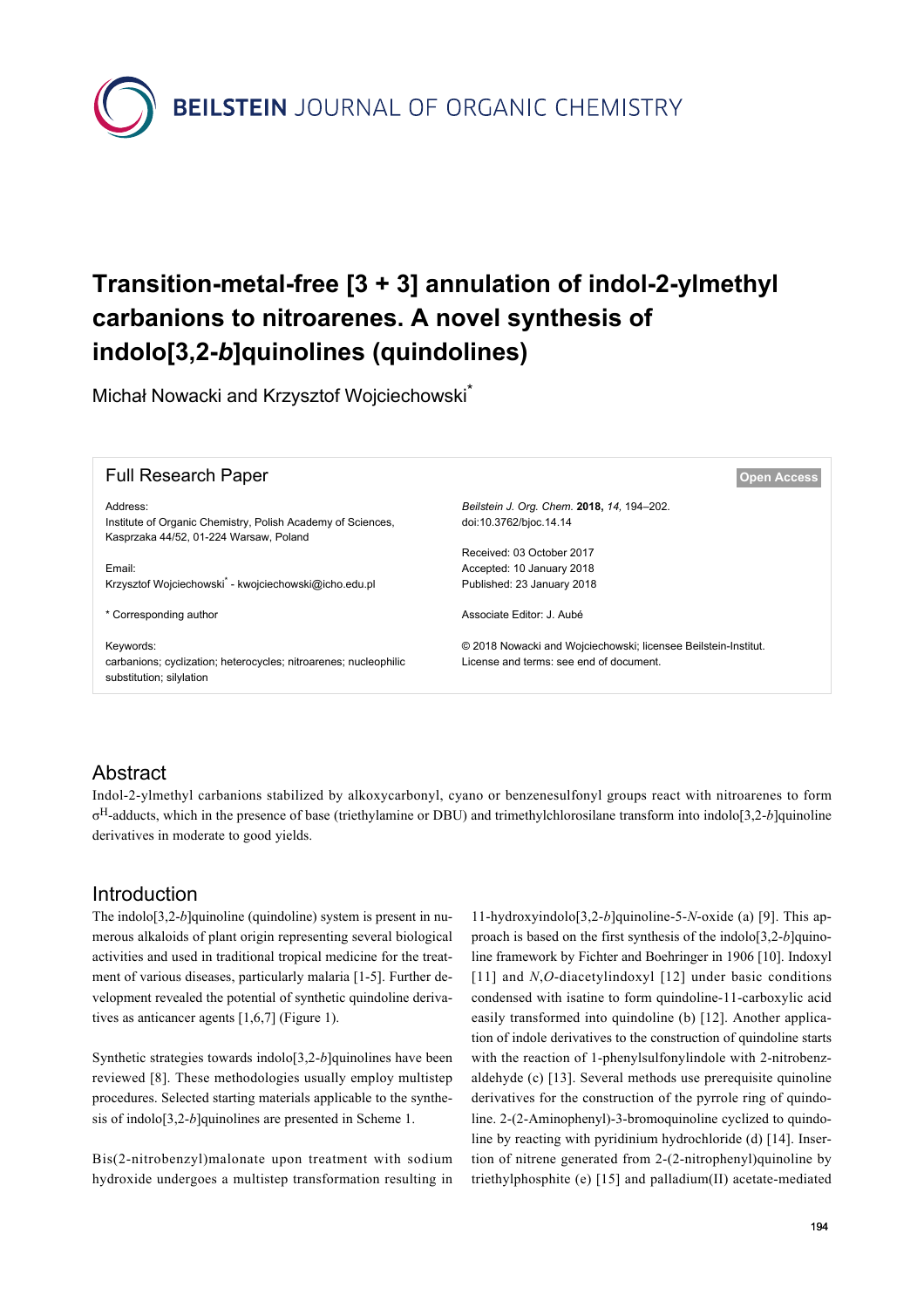<span id="page-1-0"></span>

<span id="page-1-1"></span>**Figure 1:** Selected indolo[3,2-*b*]quinolines (quindolines) with biological activity.



oxidative cyclization of 3-(phenylamino)quinoline (f) afford quindoline [\[16\]](#page-7-9). Some of these syntheses require harsh conditions and multistep procedures. Another drawback of some of the known methodologies is the use of transition metal catalysts for the formation of prerequisite reagents or for ultimate steps of the synthesis resulting in the formation of the indolo[3,2-*b*]quinoline framework [\[14,16-18\]](#page-7-7). These procedures may require meticulous removal of traces of transition metals, particularly if the product is intended to use in biomedical or pharmaceutical applications [\[19\]](#page-7-10).

During our studies on the reactions of nitroarenes with nucleophiles [\[20-23\],](#page-7-11) particularly carbanions, we were interested in a direct transformation of the formed  $\sigma^H$ -adducts into heterocyclic systems – indoles [\[21,23\]](#page-7-12) and quinolines [\[21,22\]](#page-7-12). Quinolines were formed when the  $\sigma^H$ -adducts, obtained from an allyl sulfone carbanion, were treated with a silylating agent or a Lewis acid [\[24\]](#page-8-0). In a similar reaction  $\sigma^H$ -adducts of benzyl carbanions of arylacetonitriles upon treatment with trialkyl-chlorosilanes yielded 9-cyanoacridines [\[25\].](#page-8-1) This  $[3 + 3]$  annulation leading to quinoline can be considered as an umpolung of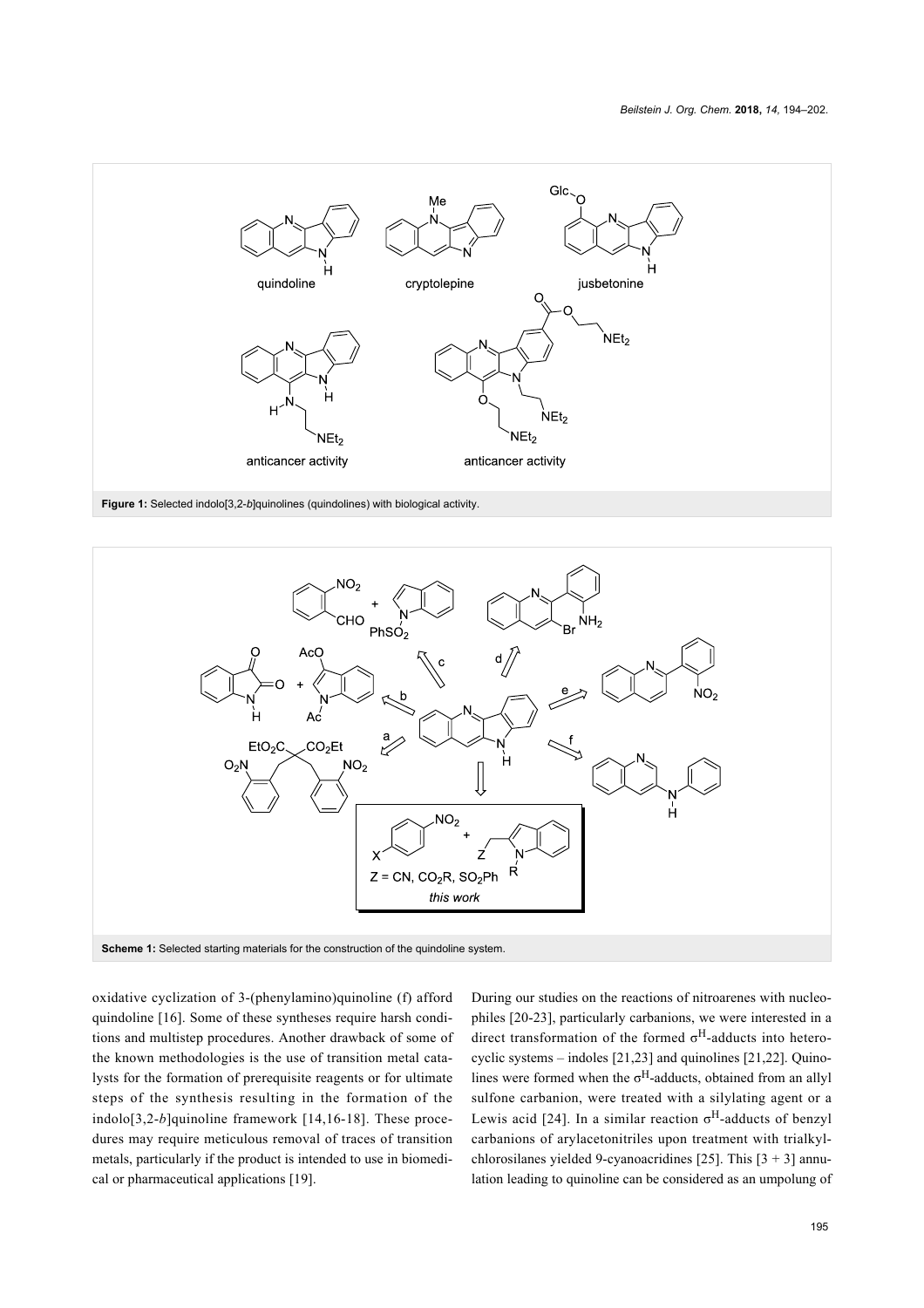the Skraup quinoline synthesis since it uses reversed polarity of reagents, where the  $C=C-NO<sub>2</sub>$  fragment of the nitroarene is the electrophile reacting with an arylmethyl carbanion, the nucleophile ([Scheme 2](#page-2-0)). Recently, we used the reactions of heteroanalogues of benzyl carbanions to synthesise 11-substituted norcryptotackieine derivatives (indolo[2,3-*b*]quinolines) [\[26\]](#page-8-2), benzothieno[2,3-*b*]quinolines [\[27\]](#page-8-3), and other tetra- and pentacyclic polyazaarenes containing the quinoline system [\[28\].](#page-8-4)

We elaborated two general variations of this methodology. In the first one, both reagents, C–H acid and nitroarene, upon treatment with a relatively weak base such as DBU and a silylating agent or Lewis acid, undergo slow transformation to the quinoline derivative. In this process, a low concentration of the σ <sup>H</sup>-adduct is postulated. Another approach uses a strong base such as potassium *tert*-butoxide to form the σ <sup>H</sup>-adduct in high concentration. This  $\sigma^H$ -adduct is then treated with a silylating agent and a weaker base to form the final product.

### Results and Discussion

In this paper, we present the transformation of  $\sigma$ <sup>H</sup>-adducts, formed from indol-2-ylmethyl carbanions and nitroarenes, to indolo[3,2-*b*]quinoline derivatives. As starting nucleophile precursors, we have chosen derivatives of indole-2-ylmethyl phenyl sulfone (**1a**), *tert*-butyl indol-2-ylacetate (**1b**,**c**) and indol-2-ylacetonitrile (**1d**).

As a model compound for screening of the reaction conditions, we used sulfone **1a**. We found that no reaction occurred when the sulfone and 4-chloronitrobenzene were treated with DBU and trimethylchlorosilane. Even when we kept these reagents for a prolonged time (up to six days) no product was observed and the starting materials were recovered. When we treated these reagents in tetrahydrofuran solution containing triethylamine precooled to −70 ºC with *t*-BuOK and after 20 min added trimethylchlorosilane, stirred for 3 h at −65 to −60 °C, and then allowed to reach room temperature and stirred for 24 h we obtained 10-(*n*-butyl)-11-benzenesulfonyl-10*H*-indolo[3,2 *b*]quinoline **3** in 59% yield.

Under these conditions other nitrobenzene derivatives **2a–e** reacted similarly, giving the condensed azaarenes (**4–9**) in good yields. The results are summarized in [Table 1](#page-3-0).

In some cases, we observed in the reaction of sulfone **1a** the formation of other products. This occurred in the reaction with 2,4-dichloronitrobenzene (**2f**), where we obtained 3-(indol-2 yl)-2,1-benzisoxazole **10** instead of the expected indoloquinoline. In an analogous reaction with 1-nitronaphthalene (**2g**) condensed isoxazole derivative **11** was formed [\(Scheme 3\)](#page-4-0). The formation of 2,1-benzisoxazoles in reactions of benzyl sulfone carbanions with nitroarenes under similar conditions has been already observed [\[29\]](#page-8-5).

Reactions of *tert*-butyl 1-(*tert*-butoxycarbonyl)indol-2-ylacetate (**1b**) with *p*-chloro- and *p*-bromonitrobenzene led to the expected products **8** and **9** in moderate yields.

In one of our previous papers [\[28\]](#page-8-4) we used *N*-silylated indol-3 ylacetonitrile as a carbanion precursor in the reaction with nitroarenes. Attempts to obtain *tert-*butyl *N*-trimethylsilylindol-2-ylacetate via direct silylation of the ester **1c** with trimethylchlorosilane was unsuccessful, the product proved unstable and decomposed rapidly. Thus, we decided to perform a one-pot reaction in which in situ *N*-silylation furnished the expected carbanion precursor. Thus, when we treated *tert*-butyl indol-2 ylacetate (**1c**) and *p*-chloronitrobenzene (**2a**) with triethylamine and potassium *tert*-butoxide and then added trimethylchlorosilane we obtained unprotected indoloquinoline **12** and its *N*-oxide **13** in 26 and 12% yields, respectively [\(Scheme 4\)](#page-4-1).

To extend the scope of the reaction to more active nitroarenes, we used slightly modified reaction conditions using DBU as a base. Earlier we have found that in the reactions of bicyclic

<span id="page-2-0"></span>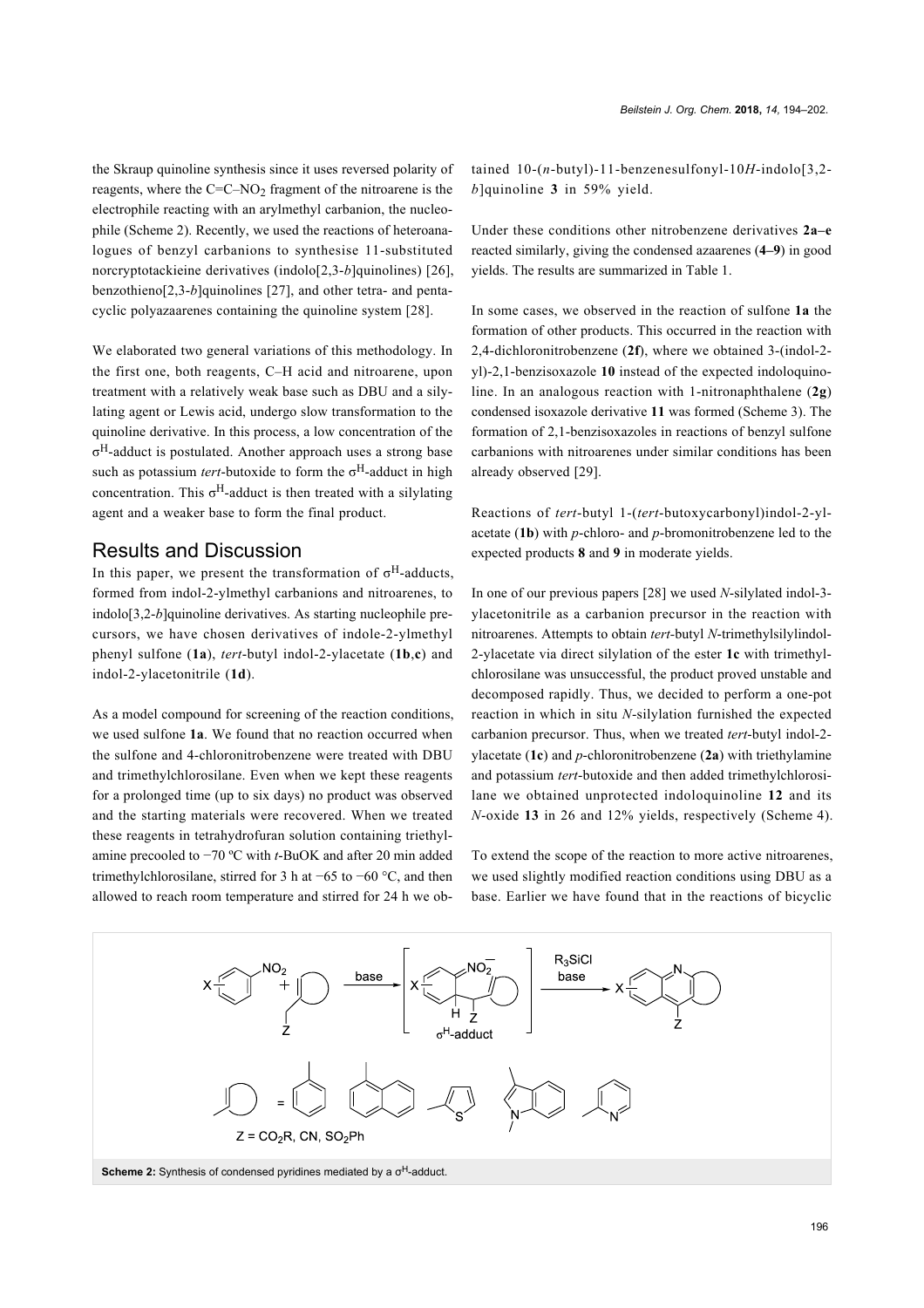<span id="page-3-0"></span>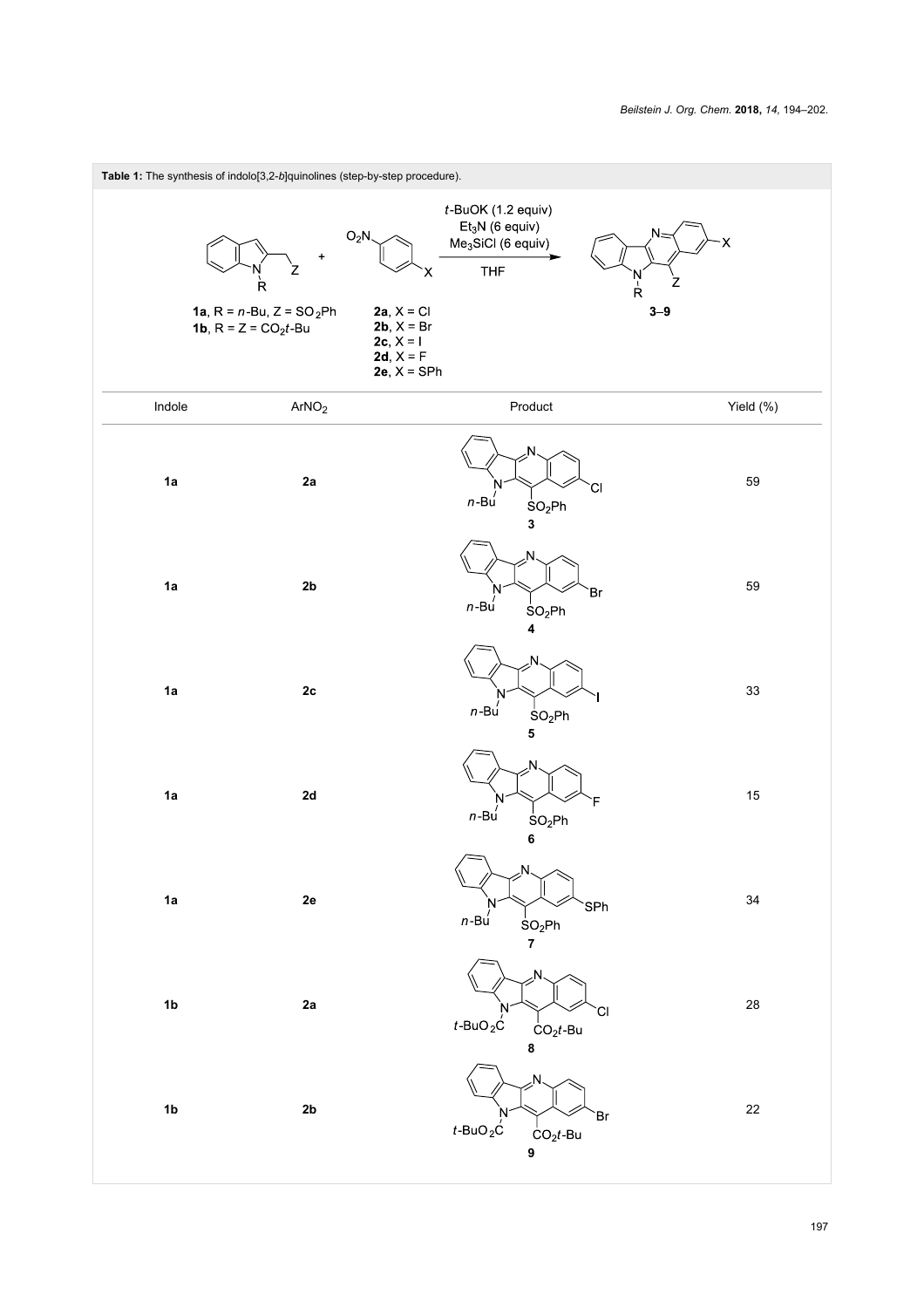<span id="page-4-0"></span>

<span id="page-4-1"></span>

nitroarenes this base was sufficiently strong to deprotonate ethyl *N*-(*tert*-butoxycarbonyl)indol-3-ylacetate [\[28\].](#page-8-4)

Thus, when we mixed *tert*-butyl *N*-(*tert*-butoxycarbonyl)indol-2-ylacetate (**1b**), 5-nitroquinoline (**2i**), trimethylchlorosilane and DBU in dimethylformamide at room temperature we found that after four days both starting materials disappeared (TLC control) and we isolated indolophenanthridine **16** in 41% yield. Other nitroarenes under analogous reaction conditions gave condensed indole derivatives as summarized in [Table 2](#page-5-0). Better yields were obtained in the reactions of 1-(*tert*-butoxycarbonyl)indol-2-ylacetonitrile with nitroquinolines **2i–k** and 5-nitroindazole **2l**. This can be attributed to a lesser sterical demand in the formation of the  $\sigma^H$ -adduct by a carbanion stabilized by the cyano group in comparison with the ester group.

A plausible way for the formation of indolo[3,2-*b*]quinolines from σ <sup>H</sup>-adduct **A** generated from the indolylmethyl carbanion of the sulfone and 4-substituted nitrobenzenes is shown in [Scheme 5.](#page-6-0) The formed σ <sup>H</sup>-adduct **A** undergoes *O*-silylation and the formed silyl nitronate **B** is deprotonated to form intermediate **C**, that, after elimination of silanol, forms nitroso intermediate **D**. Consecutive silylation of **D** leads to azaxylylene **E** that electrocyclizes to the dihydroquinoline framework **F** from which, after elimination of another molecule of silanol, the final product is formed. Similar electrocyclizations of aza-*ortho*xylylenes leading to condensed heterocycles are known processes [\[30,31\].](#page-8-6)

#### **Conclusion**

We developed a simple synthesis of indolo[3,2-*b*]quinoline derivatives by the reaction of nitroarenes with indol-2-ylmethyl carbanions generated from easily accessible starting materials. The reactions proceed under mild conditions and the elaborated method does not employ transition metals at any stage thus might be applicable in the synthesis of pharmaceutically important intermediates.

#### **Experimental**

Melting points are uncorrected. <sup>1</sup>H and <sup>13</sup>C NMR spectra were recorded on Bruker Avance 500 or Varian vnmr s500 (both 500 MHz for  ${}^{1}$ H and 125 MHz for  ${}^{13}$ C spectra) instruments at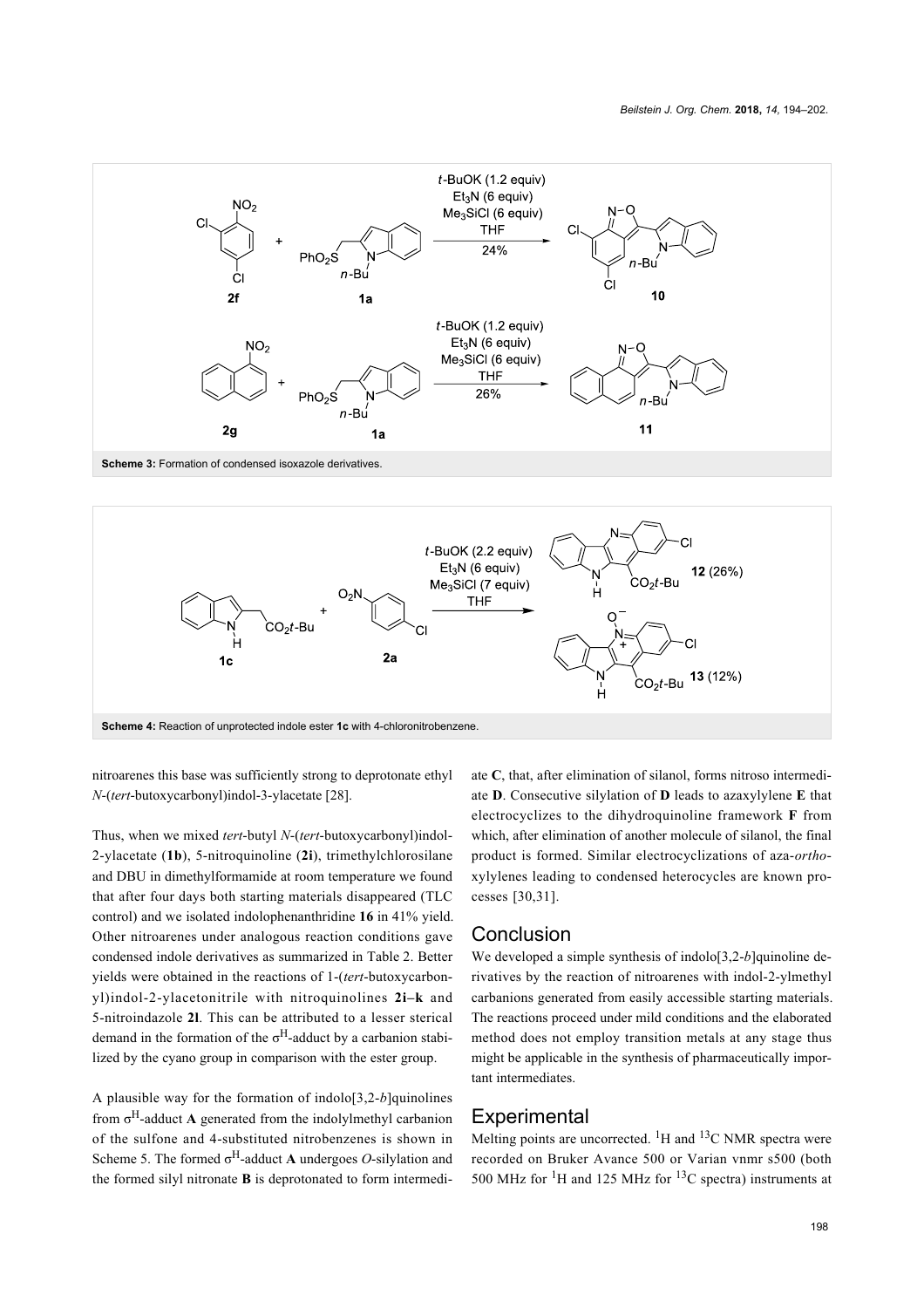<span id="page-5-0"></span>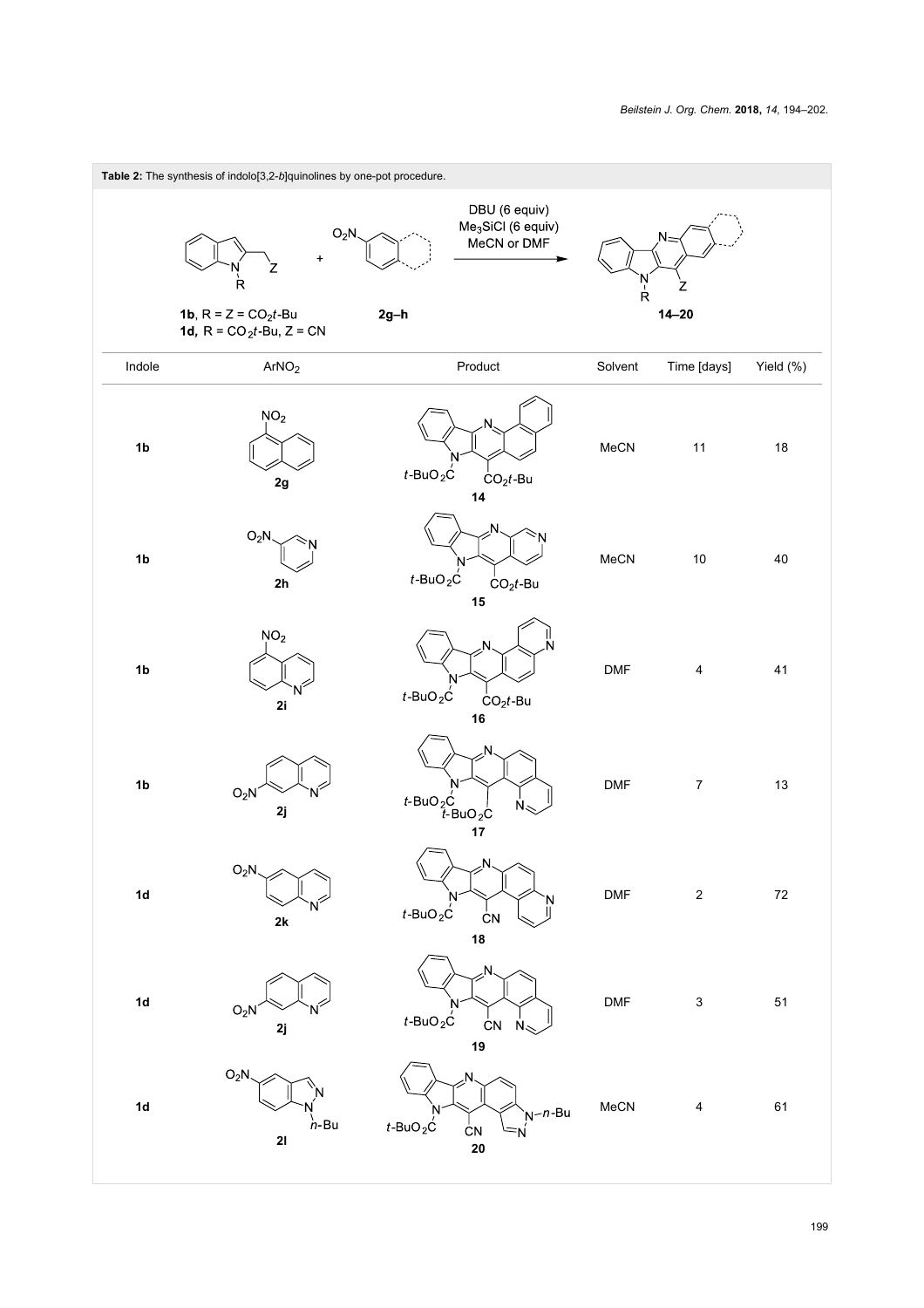<span id="page-6-0"></span>

298 K. Chemical shifts are expressed in parts per million (ppm) referred to TMS, coupling constants in hertz (Hz). Electron impact mass spectra (EI, 70 eV) were obtained on an AutoSpec Premier spectrometer. Electrospray mass spectra (ESI) were obtained on 4000 Q-TRAP and SYNAPT G2-S HDMS. Silica gel (Merck 60, 230–400 mesh) was used for column chromatography (CC). Toluene or hexane/ethyl acetate mixtures were used for elution. TLC analyses were performed on Merck silica lgel 60  $F_{254}$  aluminum plates with hexane/ethyl acetate mixtures. All reagents and solvents were of reagent grade or purified according to standard methods before use. All reactions were run under argon atmosphere.

**Reactions of protected indol-2-ylmethyl derivatives with moderately active nitroarenes (step-by-step procedure). Synthesis of 10-***n***-butyl-2-chloro-11-(phenylsulfonyl)-10***H***indolo[3,2-***b***]quinoline (3). Typical procedure.** Triethylamine (0.61 g, 6 mmol) was added dropwise to a solution of 1-butylindol-2-ylmethyl phenyl sulfone (**1a**, 0.35 g, 1 mmol) and 4-chloronitrobenzene (0.24 g, 1.5 mmol) in anhydrous THF (12 mL) and cooled to −70 °C. Then 0.85 mL of a 1.4 M solution of *t*-BuOK (1.2 equiv) in THF was added dropwise and the

temperature was maintained below −65 °C. After 20 min of stirring of the mixture, TMSCl (0.65 g, 6 mmol) was added dropwise at this temperature. The solution was stirred for 3 h at −65 to −60 °C, then allowed to reach rt, and stirred overnight (18–21 h). The reaction mixture was quenched with  $H_2O$  $(5 \text{ mL})$  and saturated aqueous NH<sub>4</sub>Cl solution (25 mL). The mixture was extracted with EtOAc  $(5 \times 25 \text{ mL})$ , and the combined extract was washed with brine (50 mL), dried over Na<sub>2</sub>SO<sub>4</sub> and evaporated. The crude product was purified by column chromatography (silica gel, toluene/hexane 1:1, then toluene, then EtOAc/toluene 1:5). Yellow solid, yield 266 mg (59%); mp 176–178 °C (EtOAc/hexane); IR (KBr): 3052, 2958, 2900, 2874, 2855, 1971, 1936, 1903, 1820, 1780, 1736, 1618, 1578, 1547, 1496, 1480, 1460, 1444, 1424, 1408, 1382, 1366, 1332, 1320, 1302, 1221 cm<sup>-1</sup>; <sup>1</sup>H NMR (500 MHz, CDCl<sub>3</sub>) δ 0.78 (t, *J* = 7.4 Hz, 3H), 1.06 (sex, *J* = 7.5 Hz, 2H), 1.63 (quin, *J* = 7.7 Hz, 2H), 4.69 (t, *J* = 7.8 Hz, 2H), 7.40–7.46 (m, 3H), 7.50–7.56 (m, 3H), 7.71 (td, *J* = 7.7, 0.9 Hz, 1H), 7.78 (d, *J* = 7.6 Hz, 2H), 8.19 (d, *J* = 8.9 Hz, 1H), 8.47 (d, *J* = 7.6 Hz, 1H), 8.64 (d, *J* = 2.1 Hz, 1H); <sup>13</sup>C NMR (125 MHz, CDCl<sub>3</sub>) δ 13.62, 19.95, 30.20, 49.60, 111.55, 119.20, 122.04, 122.07, 122.21, 123,17, 123.55, 126.09, 127.46, 129.17, 131.06, 131.26, 133.03,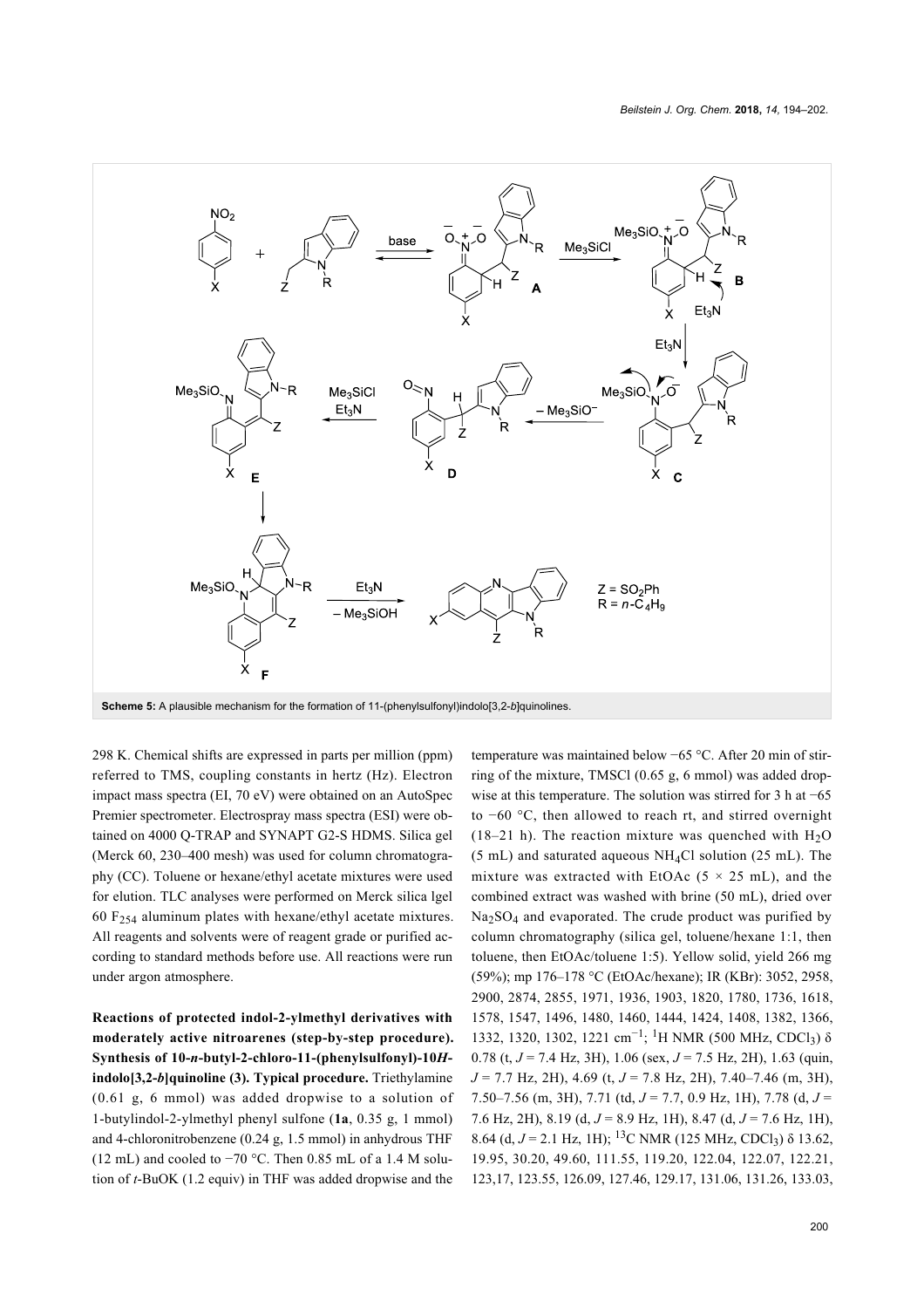133.13, 133.30, 141.92, 143.59, 147.24, 150.26; EIMS *m*/*z* (%): 450 (31), 229 (22), 448 (73), 405 (18), 357 (12), 345 (13), 343 (12), 342 (13), 341 (37), 340 (12), 339 (12), 309 (15), 308 (21), 307 (65), 306 (62), 305 (74), 293 (17), 292 (10), 291 (10), 278 (10), 267 (42), 266 (23), 265 (100), 251 (13), 229 (13), 224 (11), 216 (11), 215 (19), 101 (30), 91 (10), 85 (17), 83 (16), 77 (19), 72 (15), 71 (22), 69 (11), 57 (39), 56 (11), 55 (44), 43.5 (34), 41.5 (28), 39.5 (11); HRMS (EI) *m*/*z*: calcd for  $C_{25}H_{21}N_2O_2S^{35}Cl^{*+}$ , 448.1012; found, 448.1015.

**Reactions of** *N***-Boc protected indol-2-ylmethyl derivatives with active nitroarenes (one-pot procedure). Typical procedure. Synthesis of 5,6-di(***tert***-butoxycarbonyl)indolo[2,3** *b***][1,7]naphthiridine (15).** 3-Nitropyridine (0.15 g, 1.2 mmol) and *tert*-butyl 1-(*tert*-butoxycarbonyl)indol-2-ylacetate (**1b**, 0.33 g, 1 mmol) were dissolved in 5 mL of MeCN. The resulted mixture was stirred at room temperature until dissolution, then were added TMSCl (0.65 g, 6 mmol) in one portion and DBU (0.91 g, 6 equiv) dropwise (during 1 min). The reaction vial was stoppered and the mixture stayed without stirring at room temperature. Progress of the reaction was examined by tlc. After completion of the reaction the mixture was poured onto saturated aqueous NH4Cl solution (30 mL), extracted with EtOAc  $(5 \times 25 \text{ mL})$ , the combined extract was washed with brine (50 mL), dried over  $Na<sub>2</sub>SO<sub>4</sub>$  and evaporated. The crude product was purified by column chromatography (silica gel, EtOAc/ toluene: 1:10, then 1:5, then 1:2). Yellow solid, yield 167 mg (40%); mp  $168-170$  °C (EtOAc/hexane; then washed with pentane); IR (KBr): 3032, 3005, 2974, 2933, 2909, 2877, 1739 (CO), 1725 (CO), 1620, 1592, 1572, 1484, 1461, 1387, 1369, 1343, 1311, 1294, 1242, 1208 cm−<sup>1</sup> ; 1H NMR (500 MHz, CDCl3) δ 1.77 (s, 9H), 1.78 (s, 9H), 7.50 (t, *J* = 7.5 Hz, 1H), 7.67 (td, *J* = 7.8, 1.1 Hz, 1H), 8.11–8.15 (m, 2H), 8.47 (d, *J* = 7.6 Hz, 1H), 8.65 (d, *J* = 5.8 Hz, 1H), 9.66 (s, 1H); <sup>13</sup>C NMR (125 MHz, CDCl<sub>3</sub>) δ 28.40, 28.56, 83.97, 85.66, 116.31, 117.53, 121.99, 123.55, 124.35, 124.38, 127.16, 128.99, 131.53, 140.73, 142.28, 143.37, 149.70, 150.50, 154.09, 163.93. HRMS (ESI)  $m/z$ : calcd for  $C_{24}H_{26}N_3O_4^+$ , 420.1923.; found, 420.1917.

### Supporting Information

#### Supporting Information File 1

Experimental part and copies of NMR spectra. [\[https://www.beilstein-journals.org/bjoc/content/](https://www.beilstein-journals.org/bjoc/content/supplementary/1860-5397-14-14-S1.pdf) [supplementary/1860-5397-14-14-S1.pdf\]](https://www.beilstein-journals.org/bjoc/content/supplementary/1860-5397-14-14-S1.pdf)

#### Acknowledgements

This work was financially supported by National Scientific Center grant No 2012/07/B/ST5/00813.

### ORCID® iDs

Michał Nowacki -<https://orcid.org/0000-0002-3777-0119> Krzysztof Wojciechowski -<https://orcid.org/0000-0002-3007-8189>

#### References

- <span id="page-7-0"></span>1. Lavrado, J.; Moreira, R.; Paulo, A. *Curr. Med. Chem.* **2010,** *17,* 2348–2370. [doi:10.2174/092986710791698521](https://doi.org/10.2174%2F092986710791698521)
- 2. Dwuma-Badu, D.; Ayim, J. S. K.; Fiagbe, N. I. Y.; Knapp, J. E.; Schiff, P. L., Jr.; Slatkin, D. J. *J. Pharm. Sci.* **1978,** *67,* 433–434. [doi:10.1002/jps.2600670350](https://doi.org/10.1002%2Fjps.2600670350)
- 3. Cimanga, K.; De Bruyne, T.; Pieters, L.; Claeys, M.; Vlietinck, A. *Tetrahedron Lett.* **1996,** *37,* 1703–1706. [doi:10.1016/0040-4039\(96\)00112-8](https://doi.org/10.1016%2F0040-4039%2896%2900112-8)
- 4. Paulo, A.; Figueiras, M.; Machado, M.; Charneira, C.; Lavrado, J.; Santos, S. A.; Lopes, D.; Gut, J.; Rosenthal, P. J.; Nogueira, F.; Moreira, R. *J. Med. Chem.* **2014,** *57,* 3295–3313. [doi:10.1021/jm500075d](https://doi.org/10.1021%2Fjm500075d)
- 5. Subbaraju, G. V.; Kavitha, J.; Rajasekhar, D.; Jimenez, J. I. *J. Nat. Prod.* **2004,** *67,* 461–462. [doi:10.1021/np030392y](https://doi.org/10.1021%2Fnp030392y)
- 6. Ou, T.-M.; Lu, Y.-J.; Zhang, C.; Huang, Z.-S.; Wang, X.-D.; Tan, J.-H.; Chen, Y.; Ma, D.-L.; Wong, K.-Y.; Tang, J. C.-O.; Chan, A. S.-C.; Gu, L.-Q. *J. Med. Chem.* **2007,** *50,* 1465–1474. [doi:10.1021/jm0610088](https://doi.org/10.1021%2Fjm0610088)
- 7. Le Sann, C.; Huddleston, J.; Mann, J. *Tetrahedron* **2007,** *63,* 12903–12911. [doi:10.1016/j.tet.2007.10.045](https://doi.org/10.1016%2Fj.tet.2007.10.045)
- <span id="page-7-1"></span>8. Lavrado, J.; Moreira, R.; Paulo, A. Synthetic strategies towards bioactive indolo[3,2-*b*]quinolines. In *Heterocyclic Targets in Advanced Organic Synthesis;* do Carmo Carreiras, M.; Marco-Contelles, J., Eds.; Research Signpost: Trivandrum, 2011; pp 109–124.
- <span id="page-7-2"></span>9. Gorlitzer, K.; Ventzke-Neu, K. *Pharmazie* **1997,** *52,* 919–926.
- <span id="page-7-3"></span>10.Fichter, F.; Boehringer, R. *Ber. Dtsch. Chem. Ges.* **1906,** *39,* 3932–3942. [doi:10.1002/cber.19060390475](https://doi.org/10.1002%2Fcber.19060390475)
- <span id="page-7-4"></span>11.Armit, J. W.; Robinson, R. *J. Chem. Soc., Trans.* **1922,** *121,* 827–839. [doi:10.1039/CT9222100827](https://doi.org/10.1039%2FCT9222100827)
- <span id="page-7-5"></span>12. Holt, S. J.; Petrow, V. *J. Chem. Soc.* **1948,** 922–924. [doi:10.1039/jr9480000922](https://doi.org/10.1039%2Fjr9480000922)
- <span id="page-7-6"></span>13. Cooper, M. M.; Lovell, J. M.; Joule, J. A. *Tetrahedron Lett.* **1996,** *37,* 4283–4286. [doi:10.1016/0040-4039\(96\)00818-0](https://doi.org/10.1016%2F0040-4039%2896%2900818-0)
- <span id="page-7-7"></span>14. Csányi, D.; Timári, G.; Hajós, G. *Synth. Commun.* **1999,** *29,* 3959–3969. [doi:10.1080/00397919908085916](https://doi.org/10.1080%2F00397919908085916)
- <span id="page-7-8"></span>15. Dutta, B.; Some, S.; Ray, J. K. *Tetrahedron Lett.* **2006,** *47,* 377–379. [doi:10.1016/j.tetlet.2005.11.007](https://doi.org/10.1016%2Fj.tetlet.2005.11.007)
- <span id="page-7-9"></span>16.Ablordeppey, S. Y.; Fan, P.; Clark, A. M.; Nimrod, A. *Bioorg. Med. Chem.* **1999,** *7,* 343–349. [doi:10.1016/S0968-0896\(98\)00244-2](https://doi.org/10.1016%2FS0968-0896%2898%2900244-2)
- 17.Fan, P.; Ablordeppey, S. Y. *J. Heterocycl. Chem.* **1997,** *34,* 1789–1794. [doi:10.1002/jhet.5570340624](https://doi.org/10.1002%2Fjhet.5570340624)
- 18.Arzel, E.; Rocca, P.; Marsais, F.; Godard, A.; Quéguiner, G. *Tetrahedron Lett.* **1998,** *39,* 6465–6466. [doi:10.1016/S0040-4039\(98\)01386-0](https://doi.org/10.1016%2FS0040-4039%2898%2901386-0)
- <span id="page-7-10"></span>19.Garrett, C. E.; Prasad, K. *Adv. Synth. Catal.* **2004,** *346,* 889–900. [doi:10.1002/adsc.200404071](https://doi.org/10.1002%2Fadsc.200404071)
- <span id="page-7-11"></span>20. Mąkosza, M.; Wojciechowski, K. *Chem. Rev.* **2004,** *104,* 2631–2666. [doi:10.1021/cr020086+](https://doi.org/10.1021%2Fcr020086%2B)
- <span id="page-7-12"></span>21. Mąkosza, M.; Wojciechowski, K. *Heterocycles* **2014,** *88,* 75–101. [doi:10.3987/REV-13-SR\(S\)1](https://doi.org/10.3987%2FREV-13-SR%28S%291)
- 22. Mąkosza, M.; Wojciechowski, K. *Top. Heterocycl. Chem.* **2013,** *37,* 51–105. [doi:10.1007/7081\\_2013\\_115](https://doi.org/10.1007%2F7081_2013_115)